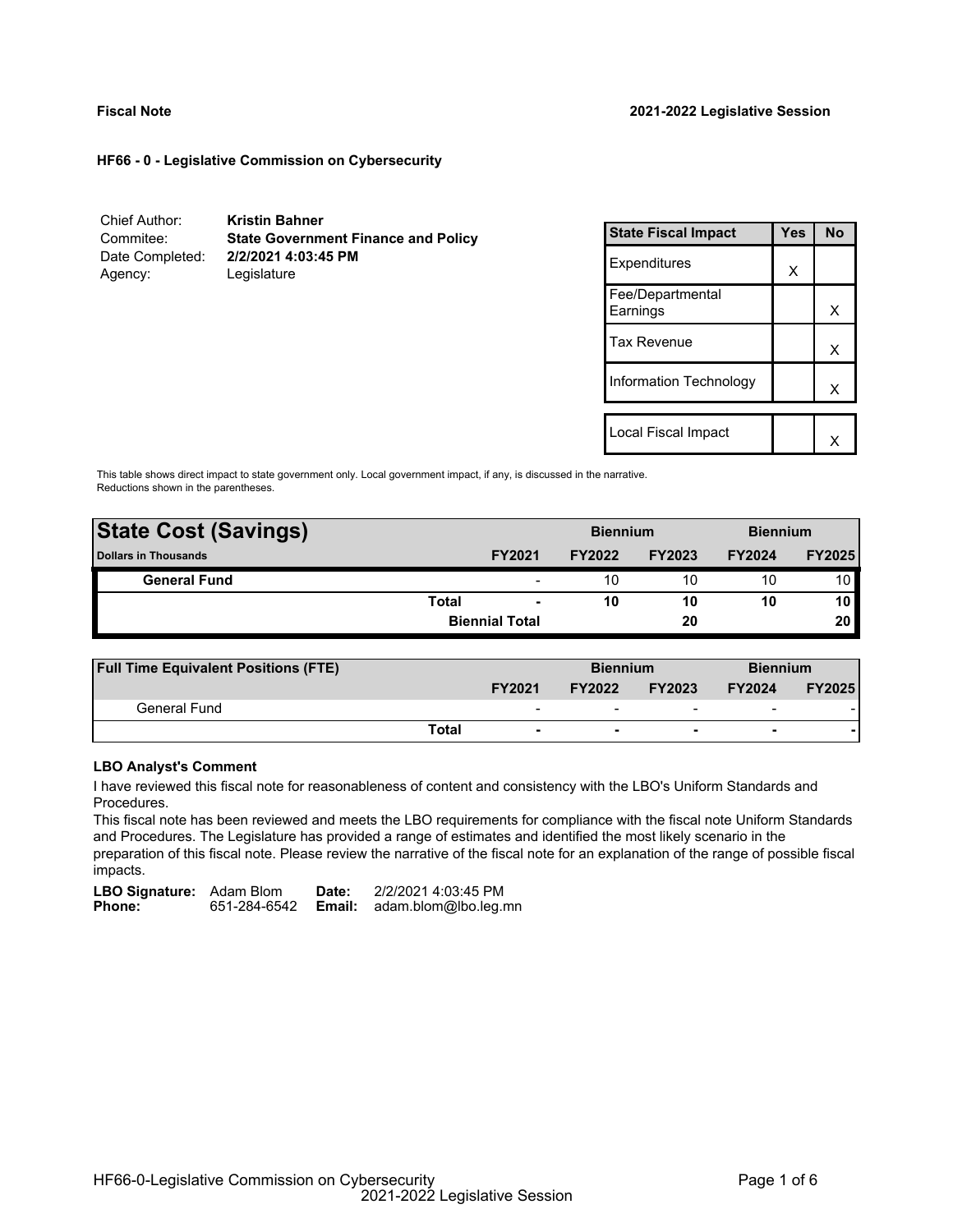### **State Cost (Savings) Calculation Details**

This table shows direct impact to state government only. Local government impact, if any, is discussed in the narrative. Reductions are shown in parentheses.

\*Transfers In/Out and Absorbed Costs are only displayed when reported.

| State Cost (Savings) = 1-2                        |              |                       |               | <b>Biennium</b> | <b>Biennium</b> |                 |
|---------------------------------------------------|--------------|-----------------------|---------------|-----------------|-----------------|-----------------|
| <b>Dollars in Thousands</b>                       |              | <b>FY2021</b>         | <b>FY2022</b> | <b>FY2023</b>   | <b>FY2024</b>   | <b>FY2025</b>   |
| <b>General Fund</b>                               |              |                       | 10            | 10              | 10              | 10 <sub>l</sub> |
|                                                   | <b>Total</b> |                       | 10            | 10              | 10              | 10 <sub>l</sub> |
|                                                   |              | <b>Biennial Total</b> |               | 20              |                 | 20 <sub>1</sub> |
| 1 - Expenditures, Absorbed Costs*, Transfers Out* |              |                       |               |                 |                 |                 |
| <b>General Fund</b>                               |              |                       |               |                 |                 |                 |
| <b>Expenditures</b>                               |              |                       | 46            | 46              | 46              | 46              |
| <b>Absorbed Costs</b>                             |              |                       | (36)          | (36)            | (36)            | (36)            |
|                                                   | <b>Total</b> |                       | 10            | 10              | 10              | 10              |
|                                                   |              | <b>Biennial Total</b> |               | 20              |                 | 20              |
| 2 - Revenues, Transfers In*                       |              |                       |               |                 |                 |                 |
| <b>General Fund</b>                               |              |                       |               |                 |                 |                 |
|                                                   | <b>Total</b> | -                     |               |                 |                 | ۰               |
|                                                   |              | <b>Biennial Total</b> |               |                 |                 |                 |

### **Bill Description**

The bill creates a Legislative Commission on Cybersecurity (LCCS) to provide oversight of the state's cyber security measures by reviewing the policies and practices of state agencies and may recommend changes to policy and law.

The LCCS will consist of eight members; four senators and four representatives. The Legislative Coordinating Commission (LCC) must provide administrative support to the LCCS. The LCCS must meet at least two times in 2021 and then a minimum of three times per calendar year thereafter. The commission sunsets Dec 31, 2028.

#### **Assumptions**

- 1. The LCCS will meet within the Capitol complex a total of five times each fiscal year beginning FY22. The fiscal note is based on costs of all meetings being conducted during interims.
- 2. The bill does not provide for payment of per diems or for the reimbursement of expenses of legislators serving on the LCCS. However, members could request reimbursement from the House and Senate for expenses of engaging in legislative activity. This fiscal note is based on the assumption that the members will be paid per diems and seek reimbursement for their expenses.
- 3. Legislative member meeting participation cost include the following per member per interim meeting costs: per diem (\$86 senators, \$66 representatives), \$85 round trip mileage (152 round trip mile average), and lodging for half of the legislative members (\$150/night senators, \$150/night representatives).
- 4. This note does not include any additional cost that non-legislative agencies may incur for interaction with staff and/or participation in meetings as requested by the LCCS.
- 5. For this note we assume that no additional meetings of legislative finance committees will be held outside of session to address any issues related to the work of the LCCS.
- 6. Senate Counsel, Research and Fiscal Analysis will provide support of a 0.10 FTE composite of staff time per fiscal year (approximately 200 hours) beginning FY22. House Research Department and House Fiscal Analysis Department will also provide support of a 0.10 FTE composite per fiscal year (approximately 200 hours) beginning FY22. For this fiscal note we assume existing staff will be utilized and cost may be absorbed, although that will depend on the priorities of the legislature and staff time required for competing projects.
- 7. The LCC will provide a 0.10 FTE composite of administrative and fiscal staff support per fiscal year (approximately 200 hours) beginning FY22. For this fiscal note we assume existing staff will be utilized and cost may be absorbed,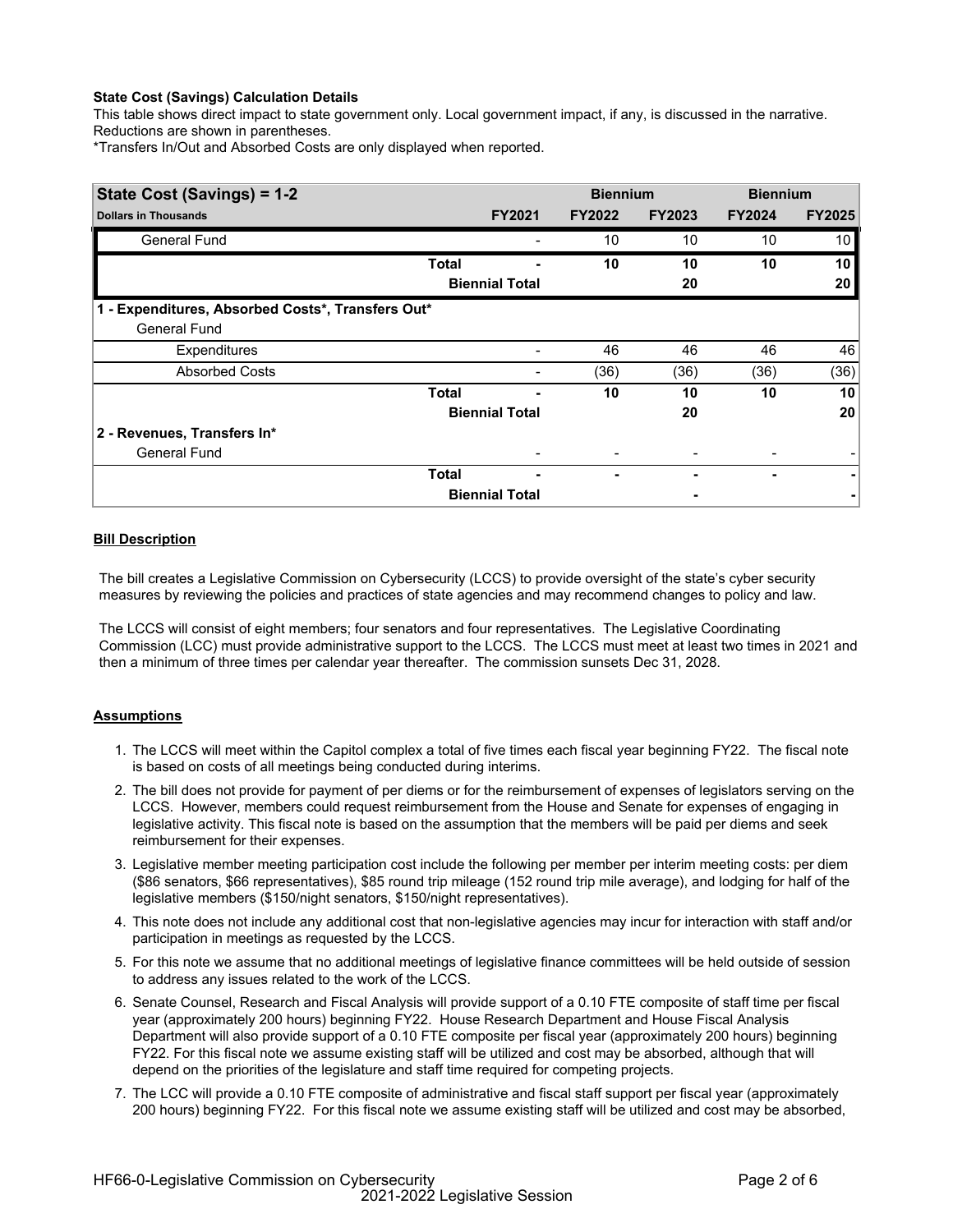although that will depend on the priorities of the legislature and staff time required for competing projects.

#### **Expenditure and/or Revenue Formula**

Discussion: A range of projected costs is provided dependent on the expectations of the work of the LCCS.

The low end of the spectrum (Scenario A) is a less active Legislative Commission on Cyber Security.

The commission supported with only the existing legislative staff. The House and the Senate will each provide research and fiscal staff support to the commission as described in assumption 5 and 6. The LCC will provide administration and fiscal staff support as described in assumption 7. For the House, Senate and LCC, existing staff may be used and associated cost will be absorbed.

The reassignment will be made at the expense of other functions depending on the priorities of the Legislature. Commission members will receive compensation and reimbursement of expenses for their meeting participation as detailed in assumption 1, 2 and 3. With this level of staff support, the commission staff likely could hold hearings and take testimony but do relatively little of in-depth research and analysis.

The following tables summarizes the projected cost of this minimal level of staff support and with those associated staff costs absorbed by the House, Senate and LCC. Member meeting participation is shown as new cost. **Although we have presented a range of cost depending on the scope of commission work expectations, the cost for this scenario has been entered in the fiscal note system table.**

| Cost Category                              | FY21 | <b>FY22</b> | <b>FY23</b> | <b>FY24</b> | <b>FY25</b> |
|--------------------------------------------|------|-------------|-------------|-------------|-------------|
|                                            |      |             |             |             |             |
| Senate LCCS Member Mtg Participation Cost  |      | 5,000       | 5,000       | 5,000       | 5,000       |
| House LCCS Member Mtg Participation Cost   |      | 5,000       | 5,000       | 5.000       | 5,000       |
| <b>Total Member Mtg Participation Cost</b> |      | 10.0001     | 10.000      | 10.000      | 10,000      |

Member Meeting Participation Cost

#### Staff Support Cost

| <b>Cost Category</b>                                                       | <b>FY21</b> | <b>FY22</b> | <b>FY23</b> | <b>FY24</b> | <b>FY25</b> |
|----------------------------------------------------------------------------|-------------|-------------|-------------|-------------|-------------|
| Senate Counsel, Research & Fiscal Analysis Staff<br>Support Cost (.10 FTE) | $\Omega$    | 13,000      | 13,000      | 13,000      | 13,000      |
| House Research & Fiscal Analysis Staff Support Cost<br>$(.10$ FTE)         | 0           | 13,000      | 13,000      | 13,000      | 13,000      |
| LCC Admin & Fiscal Staff Support Cost (composite of<br>$.10$ FTE)          | $\Omega$    | 10,000      | 10,000      | 10,000      | 10,000      |
| <b>Total Support Staff Cost</b>                                            | 0           | 36,000      | 36,000      | 36,000      | 36,000      |
| Staff Cost Absorbed by the Senate                                          | 0           | (13,000)    | (13,000)    | (13,000)    | (13,000)    |
| Staff Cost Absorbed by the House                                           | 0           | (13,000)    | (13,000)    | (13,000)    | (13,000)    |
| Staff Cost Absorbed by the LCC                                             | 0           | (10,000)    | (10,000)    | (10,000)    | (10,000)    |
| <b>Total Staff Support Cost Absorbed</b>                                   | 0           | (36,000)    | (36,000)    | (36,000)    | (36,000)    |
| <b>Net Total Staff Support Cost</b>                                        | 0           | 0           | 0           | 0           | 0           |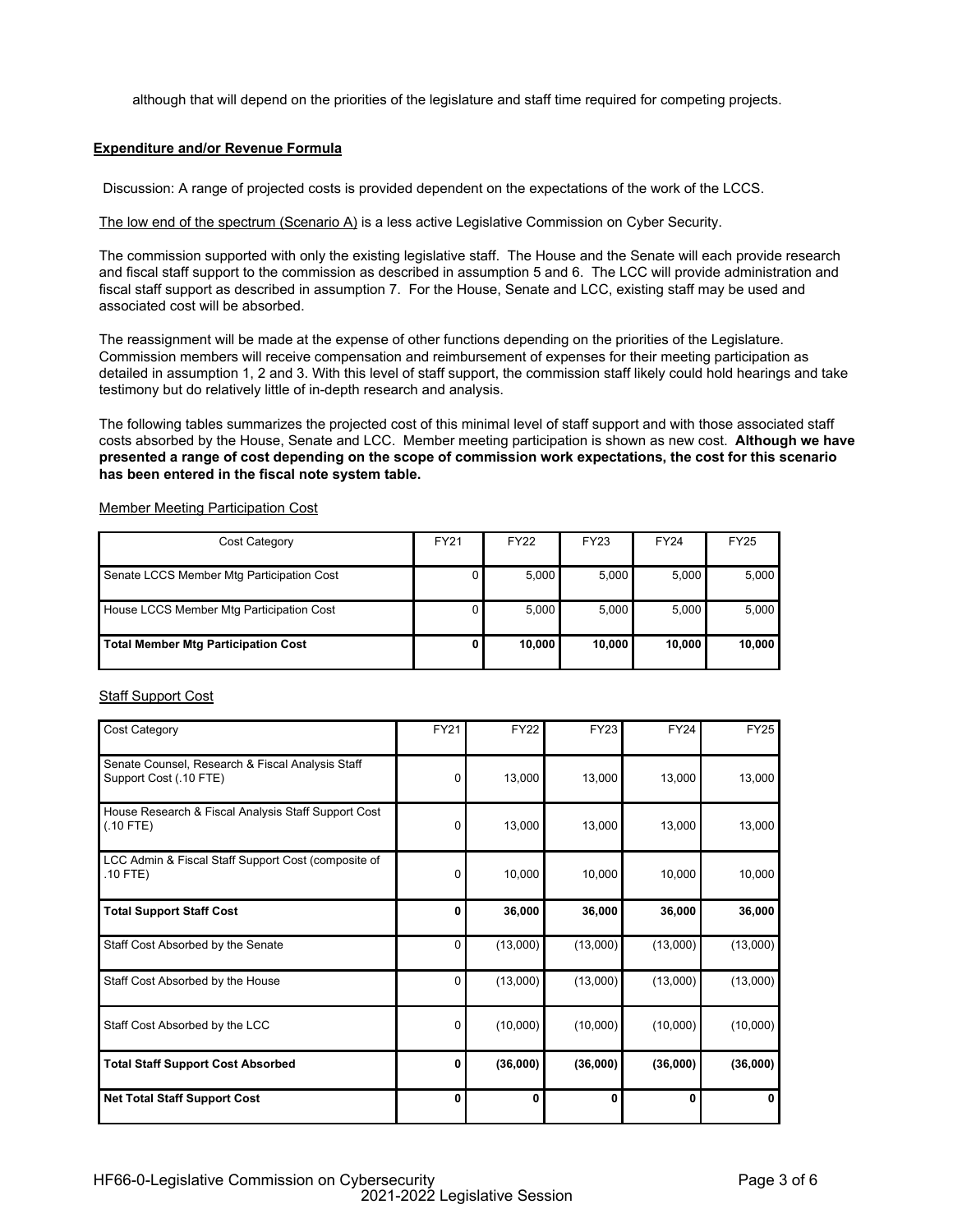#### Summary of Total Cost

| Cost Category                                 | <b>FY21</b> | <b>FY22</b> | <b>FY23</b> | <b>FY24</b> | <b>FY25</b> |
|-----------------------------------------------|-------------|-------------|-------------|-------------|-------------|
| <b>LCCS Member Meeting Participation Cost</b> |             | 10.000      | 10.000      | 10.000      | 10,000      |
| <b>Total Staff Suport Cost</b>                |             | 36.000      | 36,000      | 36,000      | 36,000      |
| <b>Total Cost</b>                             | 0           | 46,000      | 46.000      | 46,000      | 46,000      |
| <b>Total Staff Support Cost Absorbed</b>      | 0           | (36,000)    | (36,000)    | (36,000)    | (36,000)    |
| <b>Total Net Cost</b>                         | 0           | 10,000      | 10,000      | 10,000      | 10,000      |

On the high end of the spectrum (Scenario B), is a robust Legislative Commission on Cyber Security.

The LCC will hire a 1.0 FTE fiscal/research analyst in July, 2021 (FY22) to provide in-depth dedicated research and analysis to the LCCS. Compensation cost for the analyst will include salary, FICA cost and employer contribution for health insurance and Unclassified retirement plan (fringe cost). The build-out of rented office space will need to be arranged and office equipment will need to be procured in in the last quartile in FY21. The LCCS will meet five times per FY beginning FY22 with all meetings occurring during interims. Commission members will be reimbursed for meeting participation cost.

With its own staff, the LCCS will be able to conduct its own research and fiscal analysis, and proactively engage with state agencies and other organizations to analyze practices and policies. With the LCCS having dedicated staff, the need for the House and Senate to provide fiscal/research support will be diminished to a projected .05 FTE from each body each fiscal year (approximately 100 hours). The associated costs will be absorbed. The LCC will provide .05 FTE administrative and fiscal support (approximately 100 hours) and will absorb the cost.

The following tables summarize the projected cost for this level of dedicated staff support:

Member Meeting Participation Cost

| Cost Category                              | <b>FY21</b> | <b>FY22</b> | FY23   | <b>FY24</b> | <b>FY25</b> |
|--------------------------------------------|-------------|-------------|--------|-------------|-------------|
| Senate LCCS Member Mtg Participation Cost  |             | 5,000       | 5,000  | 5,000       | 5,000       |
| House LCCS Member Mtg Participation Cost   |             | 5.0001      | 5.0001 | 5.000       | 5,000       |
| <b>Total Member Mtg Participation Cost</b> |             | 10,000      | 10,000 | 10,000      | 10,000      |

Staff Support Cost

| <b>Cost Category</b>                                                       | <b>FY21</b> | <b>FY22</b> | <b>FY23</b> | <b>FY24</b> | <b>FY25</b> |
|----------------------------------------------------------------------------|-------------|-------------|-------------|-------------|-------------|
| LCCS Research Analyst (1.0 FTE)                                            | 0           | 128,000     | 128,000     | 128,000     | 128,000     |
| Senate Counsel, Research & Fiscal Analysis Staff<br>Support Cost (.05 FTE) | 0           | 6.000       | 6,000       | 6,000       | 6,000       |
| House Research & Fiscal Analysis Staff Support Cost<br>$(.05$ FTE)         | 0           | 6,000       | 6,000       | 6,000       | 6,000       |
| LCC Admin & Fiscal Staff Support Cost (composite of<br>$.05$ FTE)          | 0           | 5,000       | 5,000       | 5,000       | 5,000       |
| <b>Total Support Staff Cost</b>                                            |             | 145,000     | 145,000     | 145,000     | 145,000     |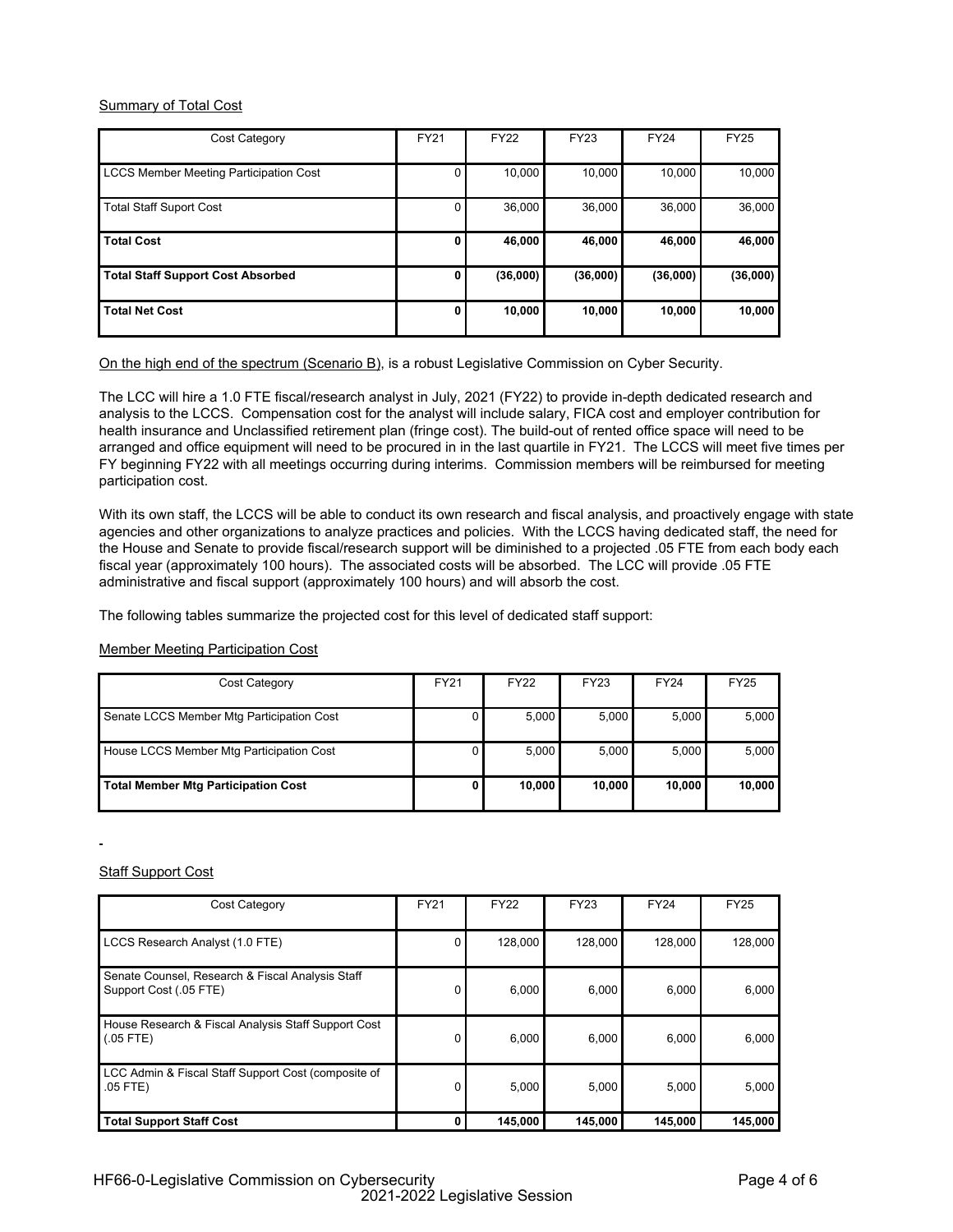| Staff Cost Absorbed by the Senate        | 0            | (6,000)  | (6,000)  | (6,000)  | (6,000)  |
|------------------------------------------|--------------|----------|----------|----------|----------|
| Staff Cost Absorbed by the House         | 0            | (6,000)  | (6,000)  | (6,000)  | (6,000)  |
| Staff Cost Absorbed by the LCC           | 0            | (5,000)  | (5,000)  | (5,000)  | (5,000)  |
| <b>Total Staff Support Cost Absorbed</b> | 0            | (17,000) | (17,000) | (17,000) | (17,000) |
| <b>Net Total Staff Support Cost</b>      | $\mathbf{0}$ | 128,000  | 128,000  | 128,000  | 128,000  |

# **Office & Operational Cost**

 $\overline{a}$ 

 $\mathbf{r}$ 

| Cost Category                                                            | <b>FY21</b> | <b>FY22</b> | <b>FY23</b> | <b>FY24</b> | <b>FY25</b> |
|--------------------------------------------------------------------------|-------------|-------------|-------------|-------------|-------------|
| Office Space Rent & Build-Out                                            | 16,000      | 38,000      | 38,000      | 38,000      | 38,000      |
| Equipment                                                                | 0           | 4,000       |             | 0           | 0           |
| General Operational Cost (software, printing, supplies,<br>staff travel) | $\Omega$    | 4,000       | 4.000       | 4.000       | 4,000       |
| <b>Total Office &amp; Operational Cost</b>                               | 16,000      | 46,000      | 42,000      | 42,000      | 42,000      |

**Summary of Total Cost** 

| <b>Cost Category</b>                          | <b>FY21</b> | <b>FY22</b> | <b>FY23</b> | <b>FY24</b> | <b>FY25</b> |
|-----------------------------------------------|-------------|-------------|-------------|-------------|-------------|
| <b>LCCS Member Meeting Participation Cost</b> | O           | 10,000      | 10,000      | 10,000      | 10,000      |
| <b>Total Staff Support Cost</b>               |             | 145.000     | 145.000     | 145.000     | 145.000     |
| <b>Total Office &amp; Operational Cost</b>    | 16,000      | 46,000      | 42.000      | 42.000      | 42,000      |
| <b>Total Cost</b>                             | 16,000      | 201,000     | 197,000     | 197,000     | 197,000     |
| <b>Total Staff Support Cost Absorbed</b>      | 0           | (17,000)    | (17,000)    | (17,000)    | (17,000)    |
| <b>Total Net Cost</b>                         | 16,000      | 184,000     | 180,000     | 180,000     | 180,000     |

# New FTEs

 $\overline{a}$ 

| FTE Category                 | <b>FY21</b> | <b>FY22</b> | <b>FY23</b> | <b>FY24</b> | <b>FY25</b> |
|------------------------------|-------------|-------------|-------------|-------------|-------------|
| <b>LCCS Research Analyst</b> | 0.00        | 1.00        | 1.00        | 1.00        | 1.00        |
| <b>Total New FTE</b>         | 0.00        | 1.00        | 1.00        | 1.00        | 1.00        |